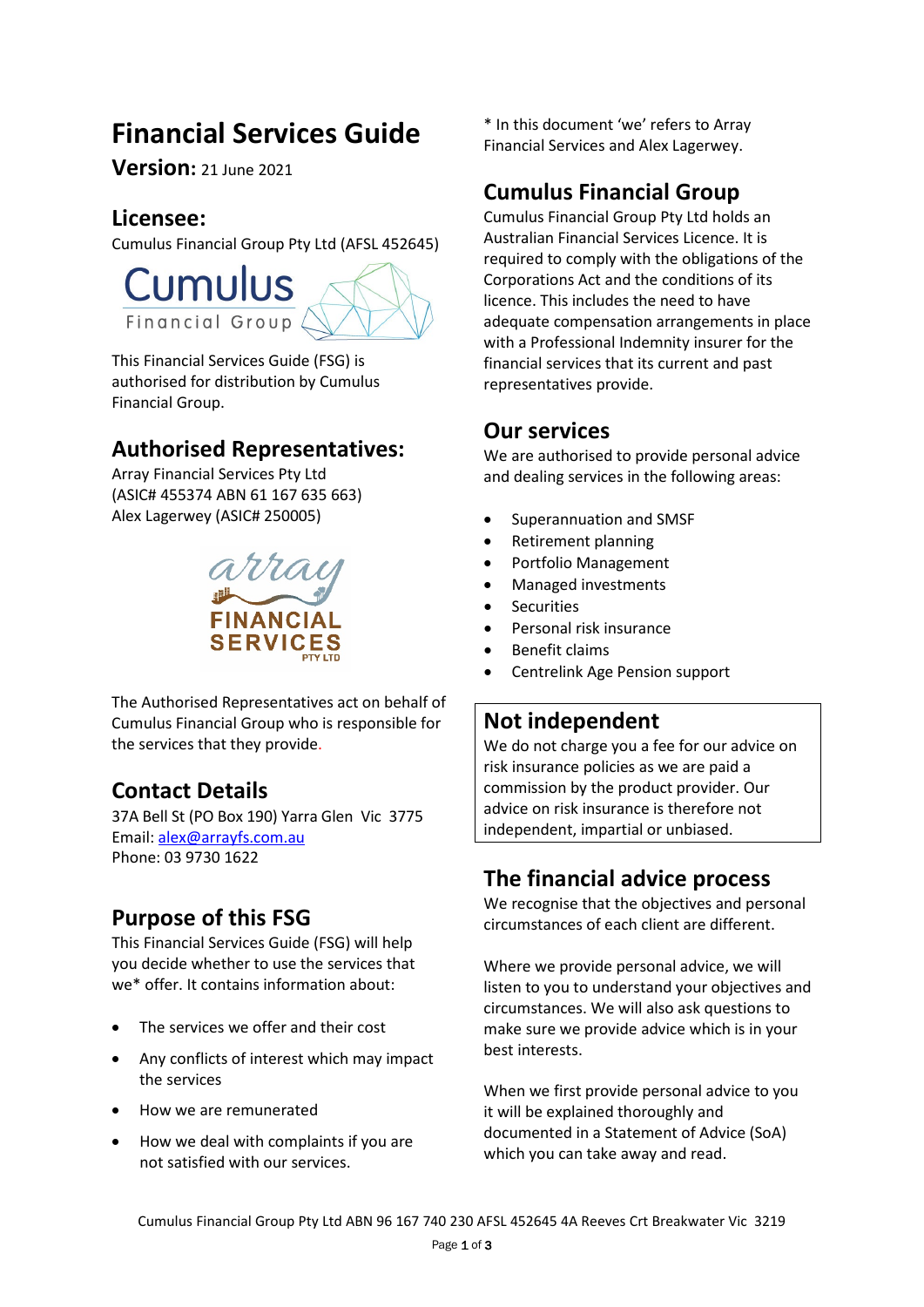The SoA will explain the basis for our advice, the main risks associated with the advice, the cost to you of implementing the advice, the benefits we receive and any conflicts of interest which may influence the advice. For administration platforms, managed funds and personal risk insurance products we will provide you with a Product Disclosure Statement. This contains information to help you understand the product being recommended.

At all times you are able to contact us and ask questions about our advice and the products we recommend.

You can provide instructions to us in writing, via phone or via email. In some cases, we may require you to provide signed instructions.

We may provide further advice to you to keep your plan up to date for changes in your circumstances, changes in the law and changes in the economy and products.

If we provide further advice it will typically be documented in a Record of Advice which we retain on file. You can request a copy of the RoA document at any time up to 7 years after the advice is provided.

# **Our Investment Philosophy**

Our investment philosophy is to seek to align your unique investment time-frame, life-stage, experiences, knowledge, needs, emotions, expectations, tax structures plus environmental and general concerns with investments which are capable of achieving your desired income and/or growth outcomes. Our investment beliefs are:

- 1. To invest in quality assets which can be sold when the investment time duration expires;
- 2. To take lessons from history balanced with a forward thinking approach;
- 3. To be risk aware by recognising that investors are risk averse and that risk aversion is likely to be different at various life-stages and that investment market risks, in one form or another, are ever-present;
- 4. To recognise that volatility (asset price variability) in some (mostly share and currency) markets is quite normal,

works both ways and is best managed by adopting a long term view;

- 5. To reduce overall volatility by utilising diversification over assets, managers and markets as a tool to even out returns;
- 6. To use asset allocation, which is dividing investable funds across more than one asset class, to manage risks, goals and investment time frames;
- 7. To understand the importance of capital protection for some investors;
- 8. To be investment cost-conscious but not cost-obsessed.

#### **Fees**

All fees are payable to Cumulus Financial Group and then passed on to Array Financial Services.

#### **Consultation Fee**

We may charge a consultation fee.

#### **Advice Preparation Fee**

The Advice Preparation fee includes meeting with you, the time we take to determine our advice and the production of the SoA. The Advice Preparation fee is based on the scope and complexity of advice provided to you. We will let you know either an estimated range or the actual fee when you give us your written consent and additionally, what the fee will be in the SoA.

#### **Advice Implementation Fee**

If you decide to proceed with our advice we may charge a fee for the time we spend assisting you with implementation. We will let you know either an estimated range or the actual fee when you give us your written consent and additionally, what the fee will be in the SoA.

#### **Periodical Services Fees**

Our periodical service fees, usually yearly, depends on the periodical service that we provide to you. The fees may be a percentage of your portfolio value or an agreed fixed fee which is paid monthly/annually.

#### **Benefit Claim Fee**

Cumulus Financial Group Pty Ltd ABN 96 167 740 230 AFSL 452645 4A Reeves Crt Breakwater Vic 3219